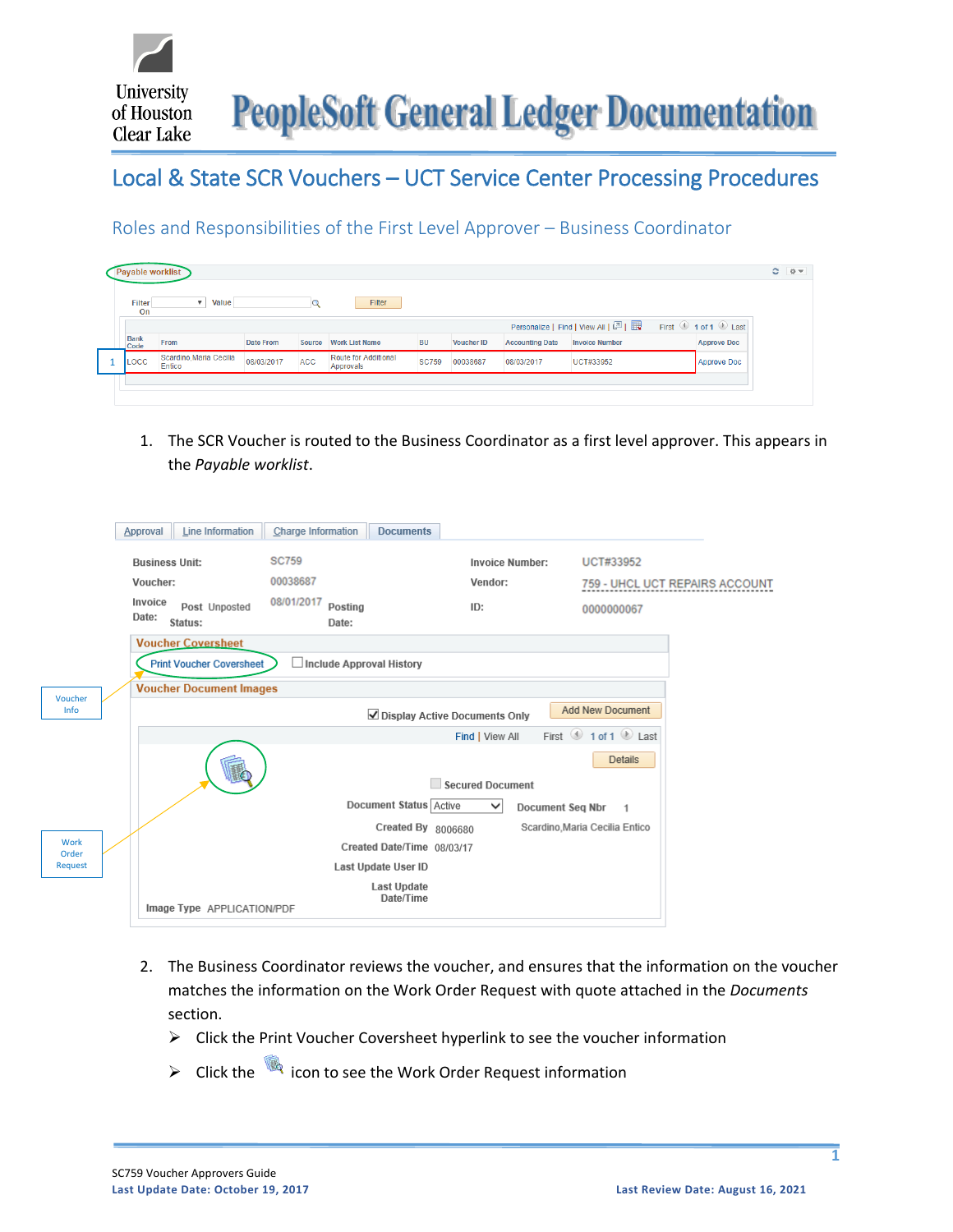

# **PeopleSoft General Ledger Documentation**

|   | Approval                                | Line Information      | Charge Information                        | <b>Documents</b>                                                                                                                                                                                      |                        |                         |                                         |                                |
|---|-----------------------------------------|-----------------------|-------------------------------------------|-------------------------------------------------------------------------------------------------------------------------------------------------------------------------------------------------------|------------------------|-------------------------|-----------------------------------------|--------------------------------|
|   | <b>Business Unit:</b>                   |                       | <b>SC759</b>                              |                                                                                                                                                                                                       | <b>Invoice Number:</b> | UCT#33952               |                                         |                                |
|   | Voucher:                                |                       | 00038687                                  | Vendor:                                                                                                                                                                                               |                        |                         |                                         | 759 - UHCL UCT REPAIRS ACCOUNT |
|   | <b>Invoice Date:</b>                    |                       | 08/01/2017                                | ID:                                                                                                                                                                                                   |                        | 0000000067              |                                         |                                |
|   |                                         |                       |                                           |                                                                                                                                                                                                       |                        |                         | <b>Link to Voucher</b>                  |                                |
|   | Route to:                               |                       |                                           | <b>Initial By</b>                                                                                                                                                                                     |                        |                         |                                         |                                |
|   |                                         |                       |                                           |                                                                                                                                                                                                       | 8006680                |                         |                                         |                                |
|   |                                         |                       | © Dept/Coll/Div - SRV - Accounting Office | Dept: C0129<br>Source ACC - Accounting                                                                                                                                                                |                        | $\overline{\mathbf{v}}$ |                                         |                                |
|   |                                         |                       |                                           | <b>Approval Information</b>                                                                                                                                                                           |                        | <b>Voucher Info</b>     |                                         |                                |
|   |                                         |                       |                                           |                                                                                                                                                                                                       |                        |                         |                                         |                                |
|   |                                         |                       |                                           | Appr Inst: 3087686                                                                                                                                                                                    |                        | Inv Dt:                 | 08/01/2017                              |                                |
|   |                                         |                       |                                           | Status:                                                                                                                                                                                               | Pending                | Inv Rcpt Dt:            |                                         |                                |
|   |                                         |                       |                                           | ction:                                                                                                                                                                                                | Approve v              | <b>Good Rcpt</b><br>Dt: |                                         |                                |
|   |                                         |                       |                                           | 3                                                                                                                                                                                                     | <b>Apply</b>           | <b>Inspect Dt:</b>      |                                         |                                |
|   |                                         |                       |                                           |                                                                                                                                                                                                       |                        | Gross:                  | \$0.00                                  |                                |
|   | <b>Comment History</b>                  |                       |                                           | 08-03-17 10:34 AM : Dept/Coll/Div - SRV - Accounting Office: Approve: Scardino, Maria Cecilia Entico<br>08-03-17 10:37 AM : Dept/Coll/Div - SRV - Accounting Office: Approve: Kegresse Jr, Robert Roy |                        |                         |                                         |                                |
|   | Comment                                 |                       |                                           |                                                                                                                                                                                                       |                        |                         |                                         |                                |
|   | <b>Approval Log</b>                     |                       |                                           |                                                                                                                                                                                                       |                        |                         |                                         |                                |
|   | <b>Approval Step</b>                    | <b>Appr Stat</b><br>т | <b>Appr Status</b>                        | Date/Time Stamp                                                                                                                                                                                       | User ID                |                         | <b>Name</b>                             |                                |
| 1 |                                         |                       | Initiated                                 | 08/03/17 10:34:33AM                                                                                                                                                                                   | 8006680                |                         |                                         | Scardino, Maria Cecilia Entico |
|   | 2 Step 1                                | Α<br>P                | Approved                                  | 08/03/17 10:37:29AM<br>08/03/17 10:34:33AM                                                                                                                                                            | 1077067                |                         |                                         | Kegresse Jr, Robert Roy        |
|   | 3 Step 2<br>4 Step 3                    | P                     | Pending<br>Pending                        | 08/03/17 10:34:33AM                                                                                                                                                                                   |                        |                         |                                         |                                |
|   |                                         |                       |                                           |                                                                                                                                                                                                       |                        |                         |                                         |                                |
|   | Details $\bar{z}$<br><b>Remit SetID</b> | <b>Remit Vendor</b>   | Name 1                                    | Personalize   Find   View All   四   眼                                                                                                                                                                 | Name <sub>2</sub>      |                         | First $\bigcirc$ 1 of 1 $\bigcirc$ Last |                                |

#### 3. The Business Coordinator approves the SCR voucher.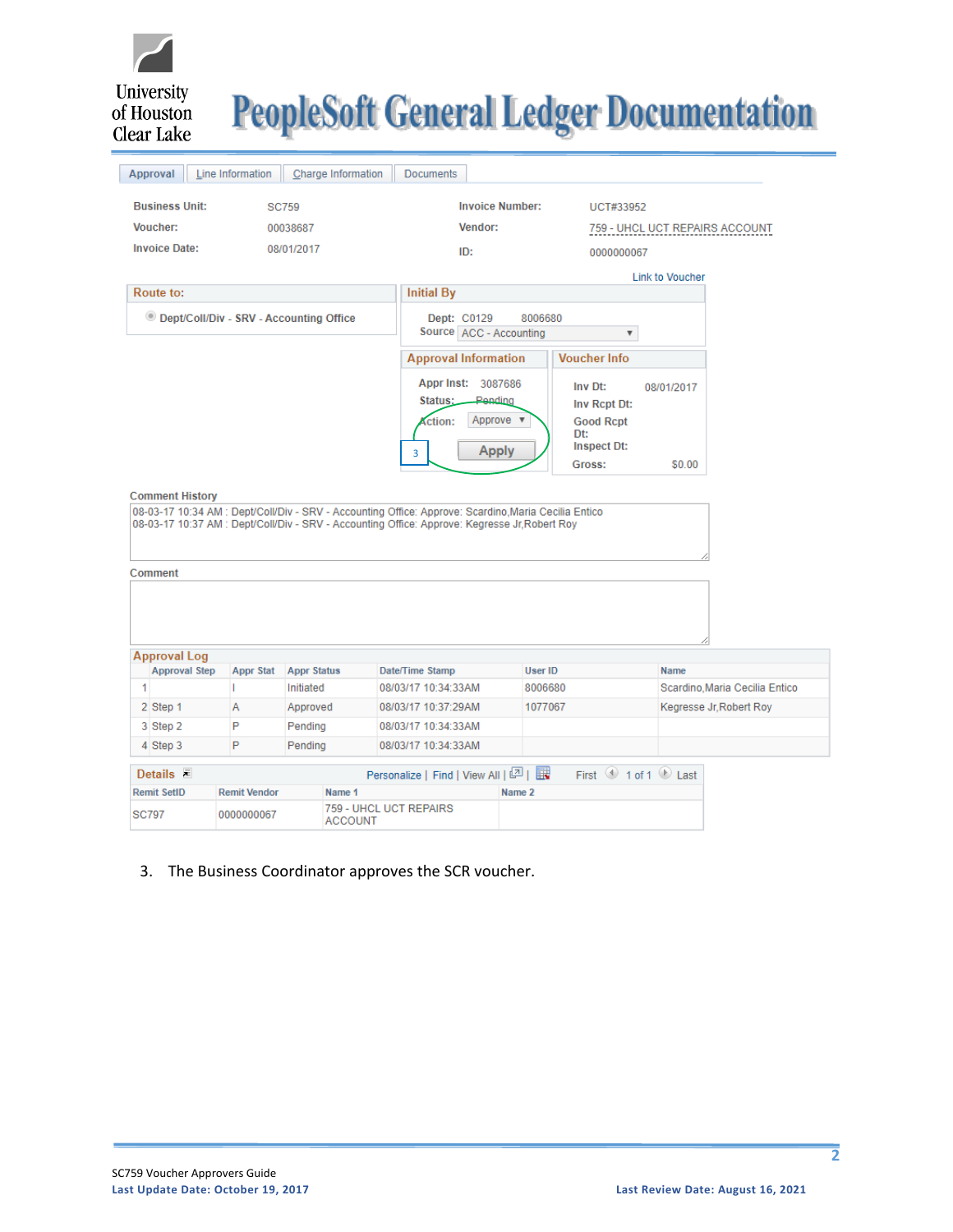

Roles and Responsibilities of the Second Level Approver – UCT

| <b>Filter</b>       | Value<br>۰                         |            |              | Filter                            |              |                   |                        |                                       |                                           |
|---------------------|------------------------------------|------------|--------------|-----------------------------------|--------------|-------------------|------------------------|---------------------------------------|-------------------------------------------|
| On                  |                                    |            | $\mathbf{q}$ |                                   |              |                   |                        |                                       |                                           |
|                     |                                    |            |              |                                   |              |                   |                        | Personalize   Find   View All   2   표 | First $\bigcirc$ 1-3 of 3 $\bigcirc$ Last |
| <b>Bank</b><br>Code | From                               | Date From  | Source       | <b>Work List Name</b>             | <b>BU</b>    | <b>Voucher ID</b> | <b>Accounting Date</b> | <b>Invoice Number</b>                 | <b>Approve Doc</b>                        |
| LOCC                | Kegresse Jr, Robert Roy 08/03/2017 |            | ACC          | Route for Additional<br>Approvals | <b>SC759</b> | 00038687          | 08/03/2017             | UCT#33952                             | Approve Doc                               |
| LOCC                | Kegresse Jr. Robert Roy            | 08/01/2017 | <b>ACC</b>   | Route for Additional<br>Approvals | <b>SC759</b> | 00038681          | 08/01/2017             | 08012017                              | <b>Approve Doc</b>                        |
| LOCC                | Green, Susan Marie                 | 08/01/2017 | AAF          | Route for Additional<br>Approvals | <b>SC759</b> | 00038682          | 08/01/2017             | #14850                                | Approve Doc                               |

1. The SCR Voucher is routed to the UCT Service Center as a second level approver. This appears in the *Payable worklist*.

|                  | Line Information<br>Approval                 | Charge Information<br><b>Documents</b> |                                         |                                |
|------------------|----------------------------------------------|----------------------------------------|-----------------------------------------|--------------------------------|
|                  | <b>Business Unit:</b>                        | <b>SC759</b>                           | <b>Invoice Number:</b>                  | UCT#33952                      |
|                  | Voucher:                                     | 00038687                               | Vendor:                                 | 759 - UHCL UCT REPAIRS ACCOUNT |
|                  | Invoice<br>Post Unposted<br>Date:<br>Status: | 08/01/2017<br>Posting<br>Date:         | ID:                                     | 0000000067                     |
|                  | <b>Voucher Coversheet</b>                    |                                        |                                         |                                |
|                  | <b>Print Voucher Coversheet</b>              | <b>Include Approval History</b>        |                                         |                                |
| Voucher<br>Info  | <b>Voucher Document Images</b>               |                                        |                                         |                                |
|                  |                                              |                                        | ⊻ Display Active Documents Only         | <b>Add New Document</b>        |
|                  |                                              |                                        | Find   View All                         | First 1 of 1 D Last            |
|                  | ш                                            |                                        | <b>Secured Document</b>                 | <b>Details</b>                 |
| Work             |                                              | Document Status Active                 | $\checkmark$<br><b>Document Seg Nbr</b> | $\overline{1}$                 |
| Order<br>Request |                                              |                                        | Created By 8006680                      | Scardino, Maria Cecilia Entico |
|                  |                                              | Created Date/Time 08/03/17             |                                         |                                |
|                  |                                              | Last Update User ID                    |                                         |                                |
|                  | Image Type APPLICATION/PDF                   | <b>Last Update</b><br>Date/Time        |                                         |                                |
|                  |                                              |                                        |                                         |                                |

- 2. UCT reviews the voucher, and ensures that the information on the voucher matches the information on the Work Order Request with quote attached in the *Documents* section.
	- ➢ Click the Print Voucher Coversheet hyperlink to see the voucher information
	- ➢ Click the icon to see the Work Order Request information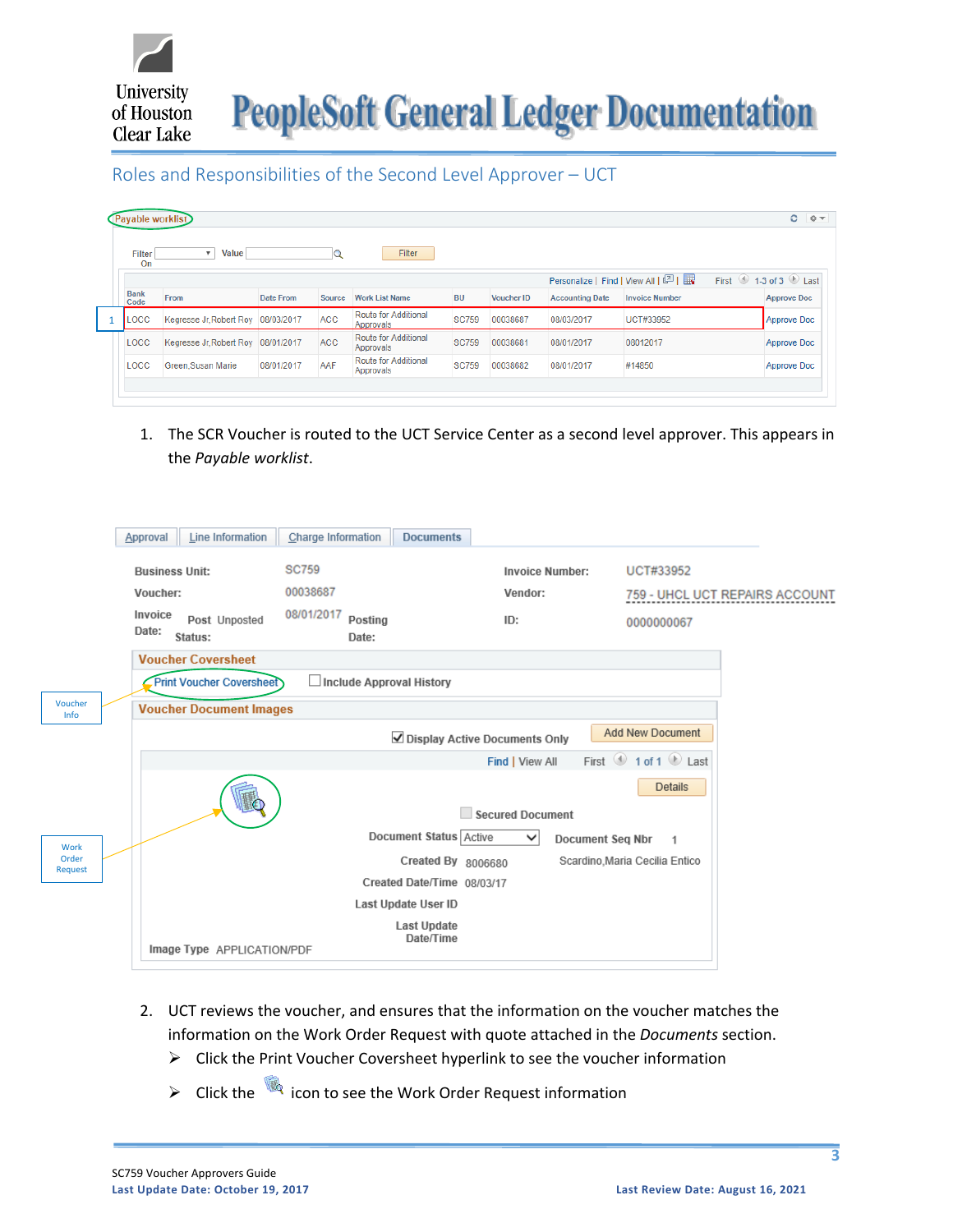

3. Once the information on the voucher and on the Work Order Request are verified, UCT – Tech Services schedules and completes the work.

| Line Information<br>Approval      | Charge Information       | <b>Documents</b>              |                                |   |
|-----------------------------------|--------------------------|-------------------------------|--------------------------------|---|
| <b>Business Unit:</b>             | <b>SC759</b>             | <b>Invoice Number:</b>        | UCT#33952                      |   |
| <b>Voucher:</b><br>Invoice        | 00038687<br>08/01/2017   | Vendor:                       | 759 - UHCL UCT REPAIRS ACCOUNT |   |
| Post Unposted<br>Date:<br>Status: | <b>Posting</b><br>Date:  | ID:                           | 0000000067                     |   |
| <b>Voucher Coversheet</b>         |                          |                               |                                |   |
| Print Voucher Coversheet          | Include Approval History |                               |                                |   |
| <b>Voucher Document Images</b>    |                          |                               |                                | 4 |
|                                   |                          | Display Active Documents Only | Add New Document               |   |

4. After the work is completed, UCT attaches the Work Order Completion from footprints in the *Documents* section.

[Sample Work Order Completion](https://www.uhcl.edu/about/administrative-offices/finance/peoplesoft-finance/documents/scr-work-order-completion-local.pdf)

| Approval                             | Line Information                          | Charge Information              | <b>Documents</b>                                                                       |                        |                                         |                        |                                |
|--------------------------------------|-------------------------------------------|---------------------------------|----------------------------------------------------------------------------------------|------------------------|-----------------------------------------|------------------------|--------------------------------|
| <b>Business Unit:</b>                |                                           | <b>SC759</b>                    |                                                                                        | <b>Invoice Number:</b> | <b>UCT#33952</b>                        |                        |                                |
| Voucher:                             |                                           | 00038687                        | Vendor:                                                                                |                        |                                         |                        | 759 - UHCL UCT REPAIRS ACCOUNT |
| <b>Invoice Date:</b>                 |                                           | 08/01/2017                      | ID:                                                                                    |                        | 0000000067                              |                        |                                |
|                                      |                                           |                                 |                                                                                        |                        |                                         | <b>Link to Voucher</b> |                                |
| Route to:                            |                                           |                                 | <b>Initial By</b>                                                                      |                        |                                         |                        |                                |
|                                      | © Dept/Coll/Div - SRV - Accounting Office |                                 |                                                                                        | 8006680                |                                         |                        |                                |
|                                      |                                           |                                 | Dept: C0129<br>Source ACC - Accounting                                                 |                        | $\overline{\mathbf{v}}$                 |                        |                                |
|                                      |                                           |                                 |                                                                                        |                        | <b>Voucher Info</b>                     |                        |                                |
|                                      |                                           |                                 | <b>Approval Information</b>                                                            |                        |                                         |                        |                                |
|                                      |                                           |                                 | <b>Appr Inst:</b>                                                                      | 3087686                | Inv Dt:                                 | 08/01/2017             |                                |
|                                      |                                           |                                 | Status:                                                                                | Pendina                | Inv Rcpt Dt:                            |                        |                                |
|                                      |                                           |                                 | Action:                                                                                | Approve <b>v</b>       | <b>Good Rcpt</b><br>Dt:                 |                        |                                |
|                                      |                                           |                                 | 5                                                                                      | <b>Apply</b>           | <b>Inspect Dt:</b>                      |                        |                                |
|                                      |                                           |                                 |                                                                                        |                        | Gross:                                  | \$0.00                 |                                |
| Comment                              |                                           |                                 | 08-03-17 10:46 AM : Dept/Coll/Div - SRV - Accounting Office: Approve: Ferrell, Joyce D |                        |                                         |                        |                                |
|                                      |                                           |                                 |                                                                                        |                        |                                         |                        |                                |
| <b>Approval Log</b>                  |                                           |                                 |                                                                                        |                        |                                         |                        |                                |
| <b>Approval Step</b><br>$\mathbf{1}$ | <b>Appr Stat</b><br>т                     | <b>Appr Status</b><br>Initiated | Date/Time Stamp<br>08/03/17 10:34:33AM                                                 | User ID<br>8006680     |                                         | <b>Name</b>            | Scardino, Maria Cecilia Entico |
|                                      |                                           |                                 |                                                                                        |                        |                                         |                        |                                |
| 2 Step 1                             | A<br>Α                                    | Approved                        | 08/03/17 10:37:29AM<br>08/03/17 10:46:59AM                                             | 1077067<br>0009619     |                                         |                        | Kegresse Jr. Robert Roy        |
| 3 Step 2<br>4 Step 3                 | P                                         | Approved<br>Pending             | 08/03/17 10:34:33AM                                                                    |                        |                                         | Ferrell, Joyce D       |                                |
|                                      |                                           |                                 |                                                                                        |                        |                                         |                        |                                |
| Details $\bar{z}$                    |                                           |                                 | Personalize   Find   View All   2                                                      |                        | First $\bigcirc$ 1 of 1 $\bigcirc$ Last |                        |                                |
| <b>Remit SetID</b>                   | <b>Remit Vendor</b>                       | Name 1                          |                                                                                        | Name 2                 |                                         |                        |                                |
| <b>SC797</b>                         | 0000000067                                | <b>ACCOUNT</b>                  | 759 - UHCL UCT REPAIRS                                                                 |                        |                                         |                        |                                |

5. UCT approves the SCR voucher.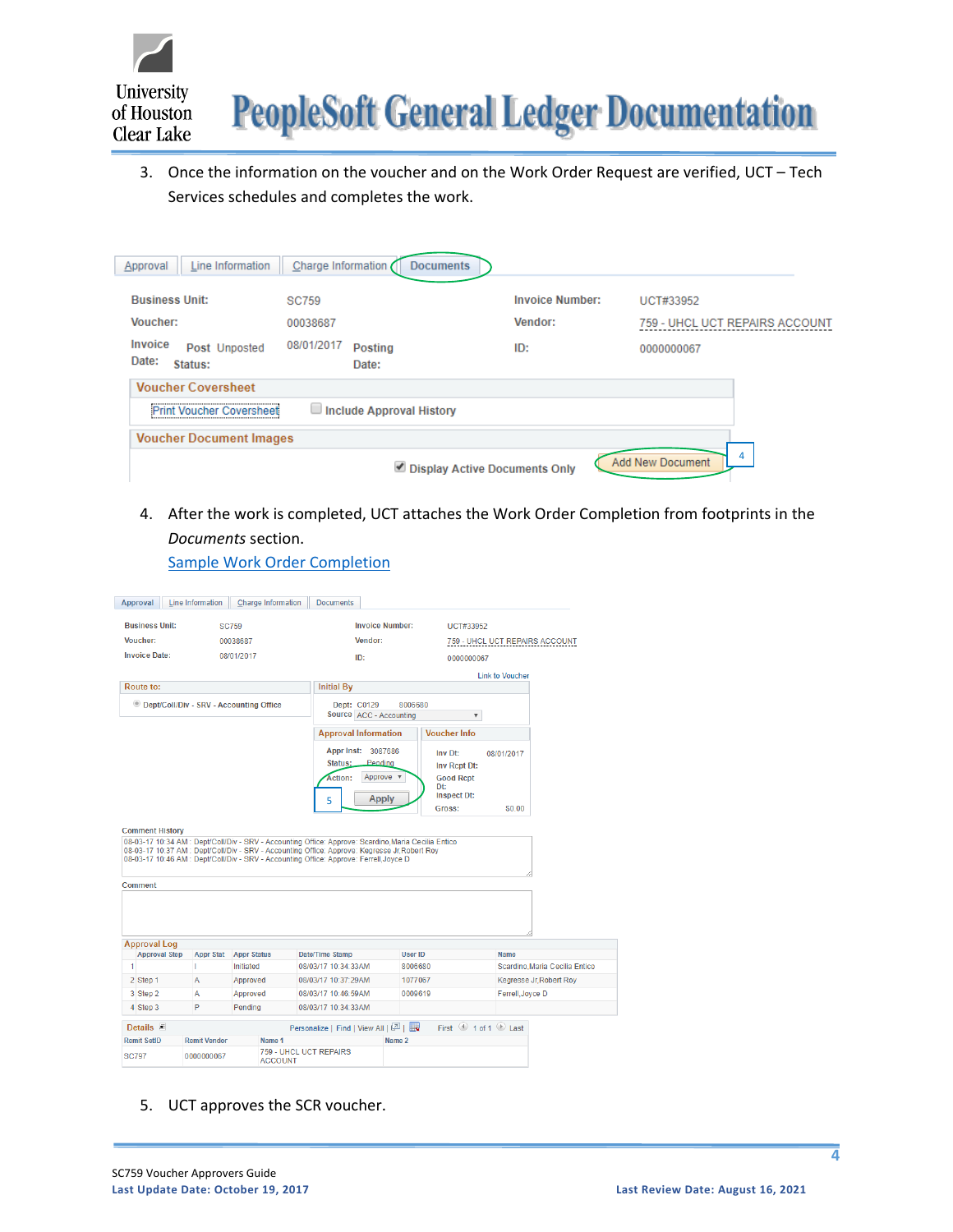

**PeopleSoft General Ledger Documentation** 

Roles and Responsibilities of the Final Approver – AP

|             | <b>Filter</b><br>On | Value<br>$\boldsymbol{\mathrm{v}}$ |            | $\mathbf Q$ | Filter                                   |              |                   |                                   |                       |                      |
|-------------|---------------------|------------------------------------|------------|-------------|------------------------------------------|--------------|-------------------|-----------------------------------|-----------------------|----------------------|
| <b>Bank</b> |                     |                                    |            |             |                                          |              |                   | Personalize   Find   View All   2 |                       | First 1-5 of 70 Last |
| Code        |                     | From                               | Date From  | Source      | <b>Work List Name</b>                    | <b>BU</b>    | <b>Voucher ID</b> | <b>Accounting Date</b>            | <b>Invoice Number</b> | <b>Approve Doc</b>   |
|             | LOCC                | Ferrell, Joyce D                   | 08/03/2017 | <b>ACC</b>  | <b>Route for Additional</b><br>Approvals | <b>SC759</b> | 00038687          | 08/03/2017                        | UCT#33952             | <b>Approve Doc</b>   |
| <b>BOAC</b> |                     | Plumley, Linda L                   | 07/27/2017 | AAP         | Route for Additional<br>Approvals        | 00759        | 00224166          | 07/27/2017                        | 21501912              | <b>Approve Doc</b>   |
| <b>BOAC</b> |                     | Plumley, Linda L                   | 07/27/2017 | AAP         | Route for Additional<br>Approvals        | 00759        | 00224165          | 07/27/2017                        | 21501911              | <b>Approve Doc</b>   |
| <b>BOAC</b> |                     | Plumley, Linda L                   | 07/27/2017 | AAP         | <b>Route for Additional</b><br>Approvals | 00759        | 00224164          | 07/27/2017                        | 21501910              | Approve Doc          |
| <b>BOAC</b> |                     | Plumley, Linda L                   | 07/27/2017 | AAP         | Route for Additional<br>Approvals        | 00759        | 00224163          | 07/27/2017                        | 21501909              | Approve Doc          |

1. The SCR Voucher is routed to the AP department for final approval. This appears in the *Payable worklist*.

|                   | <b>Line Information</b><br>Approval          | <b>Charge Information</b><br><b>Documents</b> |                                         |                                |
|-------------------|----------------------------------------------|-----------------------------------------------|-----------------------------------------|--------------------------------|
|                   | <b>Business Unit:</b>                        | <b>SC759</b>                                  | <b>Invoice Number:</b>                  | UCT#33952                      |
|                   | Voucher:                                     | 00038687                                      | Vendor:                                 | 759 - UHCL UCT REPAIRS ACCOUNT |
|                   | Invoice<br>Post Unposted<br>Date:<br>Status: | 08/01/2017 Posting<br>Date:                   | ID:                                     | 0000000067                     |
|                   | <b>Voucher Coversheet</b>                    |                                               |                                         |                                |
|                   | <b>Print Voucher Coversheet</b>              | Include Approval History                      |                                         |                                |
| Voucher           | <b>Voucher Document Images</b>               |                                               |                                         |                                |
| Info              |                                              |                                               | ☑ Display Active Documents Only         | <b>Add New Document</b>        |
|                   |                                              |                                               | Find   View All                         | First 1 of 2 Last              |
|                   |                                              |                                               |                                         | <b>Details</b>                 |
|                   |                                              |                                               | Secured Document                        |                                |
| Work              |                                              | Document Status Active                        | $\checkmark$<br>Document Seg Nbr        | $\overline{1}$                 |
| Order             |                                              | Created By 8006680                            |                                         | Scardino, Maria Cecilia Entico |
| <b>Request</b>    |                                              | Created Date/Time 08/03/17                    |                                         |                                |
|                   |                                              | Last Update User ID                           |                                         |                                |
|                   | Image Type APPLICATION/PDF                   | <b>Last Update</b><br>Date/Time               |                                         |                                |
|                   |                                              |                                               | Find   View All                         | First 2 of 2 Last              |
|                   |                                              |                                               | <b>Secured Document</b>                 | <b>Details</b>                 |
|                   |                                              | <b>Document Status Active</b>                 | $\checkmark$<br><b>Document Seg Nbr</b> | $\overline{2}$                 |
| <b>Work Order</b> |                                              | Created By 0009619                            | Ferrell, Joyce D                        |                                |
| Completion        |                                              | Created Date/Time 08/03/17                    |                                         |                                |
|                   |                                              | Last Update User ID                           |                                         |                                |
|                   |                                              | Last Update Date/Time                         |                                         |                                |
|                   | Image Type APPLICATION/PDF                   |                                               |                                         |                                |

2. AP reviews the voucher, and ensures that the information on the voucher matches the information on the documents (ie. Work Order Request with quote attached by the creator and Work Order Completion attached by UCT) attached in the *Document* section.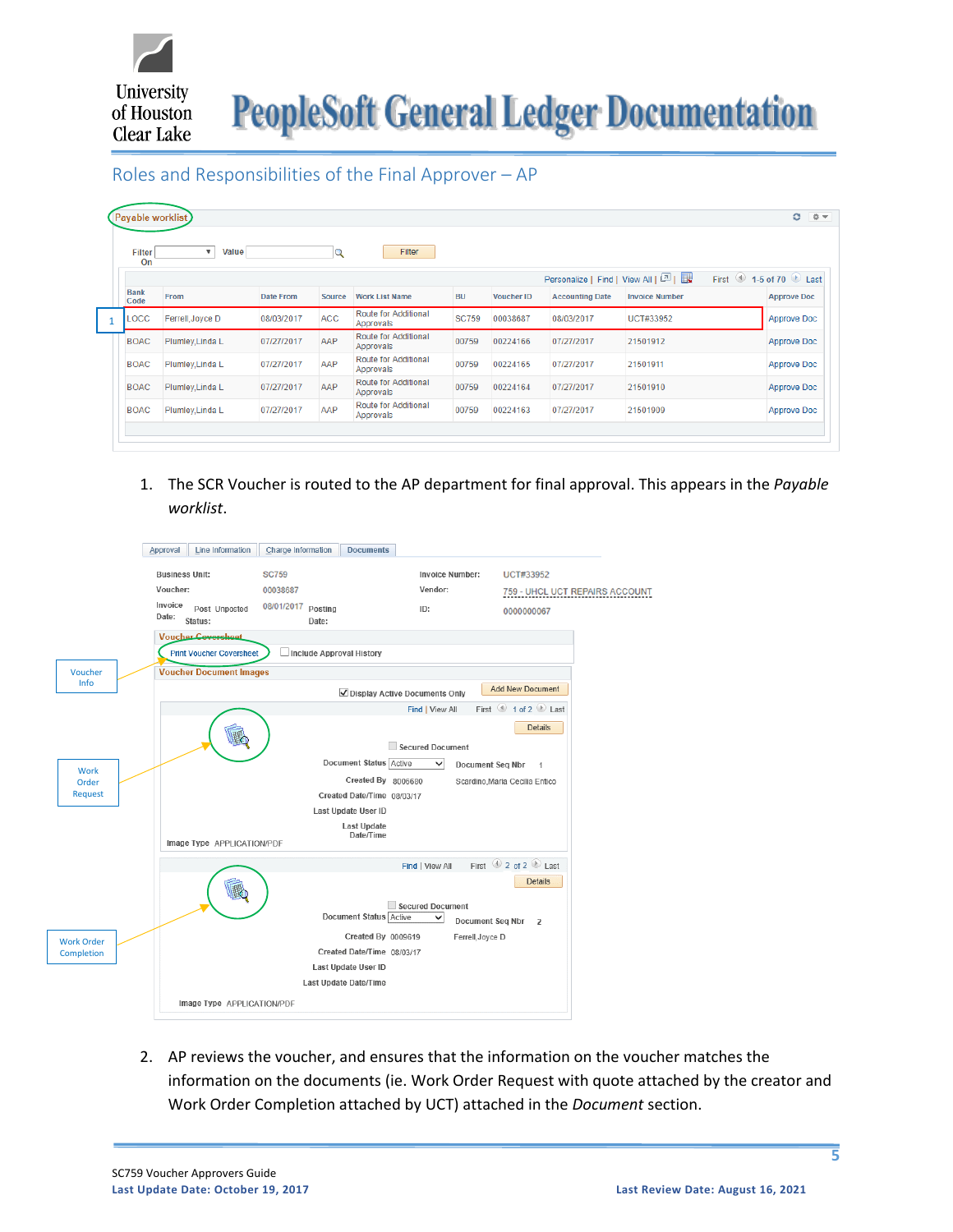



- ➢ Click the Print Voucher Coversheet hyperlink to see the voucher information
- ➢ Click the icon to see the Work Order Request or Completion information

| Approval                          | Line Information    | Charge Information                                                                                                                                                                                                                                                                                                                                                                               | <b>Documents</b>                                     |                                       |                                                                                    |                        |                                |
|-----------------------------------|---------------------|--------------------------------------------------------------------------------------------------------------------------------------------------------------------------------------------------------------------------------------------------------------------------------------------------------------------------------------------------------------------------------------------------|------------------------------------------------------|---------------------------------------|------------------------------------------------------------------------------------|------------------------|--------------------------------|
| <b>Business Unit:</b>             |                     | <b>SC759</b>                                                                                                                                                                                                                                                                                                                                                                                     |                                                      | <b>Invoice Number:</b>                | UCT#33952                                                                          |                        |                                |
| Voucher:                          |                     | 00038687                                                                                                                                                                                                                                                                                                                                                                                         |                                                      | Vendor:                               |                                                                                    |                        | 759 - UHCL UCT REPAIRS ACCOUNT |
| <b>Invoice Date:</b>              |                     | 08/01/2017                                                                                                                                                                                                                                                                                                                                                                                       | ID:                                                  |                                       | 0000000067                                                                         |                        |                                |
|                                   |                     |                                                                                                                                                                                                                                                                                                                                                                                                  |                                                      |                                       |                                                                                    | <b>Link to Voucher</b> |                                |
| Route to:                         |                     |                                                                                                                                                                                                                                                                                                                                                                                                  | <b>Initial By</b>                                    |                                       |                                                                                    |                        |                                |
|                                   |                     | © Dept/Coll/Div - SRV - Accounting Office                                                                                                                                                                                                                                                                                                                                                        | Dept: C0129                                          | 8006680<br>Source ACC - Accounting    | $\overline{\mathbf{v}}$                                                            |                        |                                |
|                                   |                     |                                                                                                                                                                                                                                                                                                                                                                                                  | <b>Approval Information</b>                          |                                       | <b>Voucher Info</b>                                                                |                        |                                |
| <b>Comment History</b><br>Comment |                     | 08-03-17 10:34 AM : Dept/Coll/Div - SRV - Accounting Office: Approve: Scardino, Maria Cecilia Entico<br>08-03-17 10:37 AM : Dept/Coll/Div - SRV - Accounting Office: Approve: Kegresse Jr,Robert Roy<br>08-03-17 10:46 AM : Dept/Coll/Div - SRV - Accounting Office: Approve: Ferrell, Joyce D<br>08-03-17 10:53 AM : Dept/Coll/Div - SRV - Accounting Office: Approve: Grantham.LaShanda Yvette | Appr Inst: 3087686<br>Status:<br><b>Action:</b><br>3 | Annroved<br>Approve ▼<br><b>Apply</b> | Inv Dt:<br>Inv Rcpt Dt:<br><b>Good Rcpt</b><br>Dt:<br><b>Inspect Dt:</b><br>Gross: | 08/01/2017<br>\$0.00   |                                |
| <b>Approval Log</b>               |                     |                                                                                                                                                                                                                                                                                                                                                                                                  |                                                      |                                       |                                                                                    |                        |                                |
| <b>Approval Step</b>              | <b>Appr Stat</b>    | <b>Appr Status</b>                                                                                                                                                                                                                                                                                                                                                                               | Date/Time Stamp                                      | User ID                               |                                                                                    | <b>Name</b>            |                                |
| $\mathbf{1}$                      | т                   | Initiated                                                                                                                                                                                                                                                                                                                                                                                        | 08/03/17 10:34:33AM                                  | 8006680                               |                                                                                    |                        | Scardino. Maria Cecilia Entico |
| 2 Step 1                          | A                   | Approved                                                                                                                                                                                                                                                                                                                                                                                         | 08/03/17 10:37:29AM                                  | 1077067                               |                                                                                    |                        | Kegresse Jr, Robert Roy        |
| 3 Step 2                          | Α                   | Approved                                                                                                                                                                                                                                                                                                                                                                                         | 08/03/17 10:46:59AM                                  | 0009619                               |                                                                                    | Ferrell, Joyce D       |                                |
| 4 Step 3                          | A                   | Approved                                                                                                                                                                                                                                                                                                                                                                                         | 08/03/17 10:53:22AM                                  | 1330584                               |                                                                                    |                        | Grantham, LaShanda Yvette      |
| Details $\bar{z}$                 |                     |                                                                                                                                                                                                                                                                                                                                                                                                  | Personalize   Find   View All   2   표                |                                       | First $\bigcirc$ 1 of 1 $\bigcirc$ Last                                            |                        |                                |
| <b>Remit SetID</b>                | <b>Remit Vendor</b> | Name 1                                                                                                                                                                                                                                                                                                                                                                                           |                                                      | Name 2                                |                                                                                    |                        |                                |
| SC797                             | 0000000067          | <b>ACCOUNT</b>                                                                                                                                                                                                                                                                                                                                                                                   | 759 - UHCL UCT REPAIRS                               |                                       |                                                                                    |                        |                                |

3. AP approves the SCR voucher.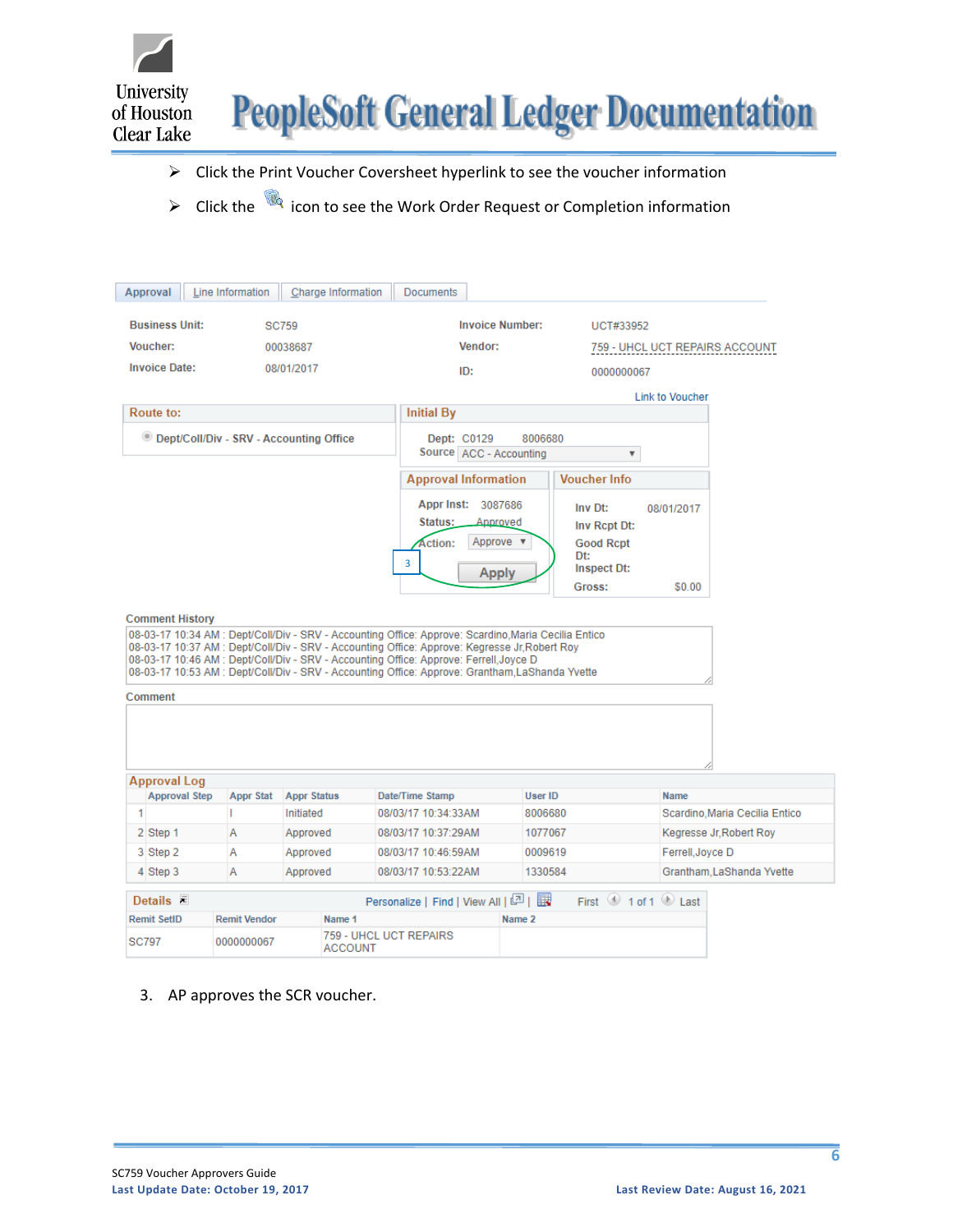

**Note**: If Work Order Completion document was not uploaded by UCT, AP will not deny the voucher. Denying the voucher will send it back to the Creator, which can cause confusion on the Creator since the issue is on UCT. Instead, AP will contact UCT via email to upload the document.

UCT should still be able to upload the Work Order Completion document even if the voucher is not on their workflow. Steps are as follows:

Navigation: Main Menu > Accounts Payable > Vouchers > Add/Update > Regular Entry.

- 1. Click on *Find an Existing Value* tab.
- 2. Enter **"SC759"** for *Business Unit*.
- 3. Enter the **Voucher ID** for *Voucher ID*.
- 4. Click on the **Search** button.



#### **Voucher**

Enter any information you have and click Search. Leave fields blank for a list of all values.

| $\mathbf{1}$<br>(Find an Existing Value)<br><b>Search Criteria</b> |                                | <b>Add a New Value</b>              |                |                |                           |  |
|--------------------------------------------------------------------|--------------------------------|-------------------------------------|----------------|----------------|---------------------------|--|
| <b>Business Unit:</b>                                              | = v                            | <b>SC759</b>                        | Q              | $\overline{2}$ |                           |  |
| Voucher ID:                                                        | begins with $\sqrt{ }$         | 00038687                            | $\overline{3}$ |                |                           |  |
| Invoice Number:                                                    | begins with ▼                  |                                     |                |                |                           |  |
| Invoice Date:                                                      | $\boldsymbol{\mathrm{v}}$<br>Ξ |                                     | BI             |                |                           |  |
| <b>Short Vendor Name:</b>                                          | begins with $\sqrt{ }$         |                                     |                |                |                           |  |
| Vendor ID:                                                         | begins with $\sqrt{ }$         |                                     | Q              |                |                           |  |
| Name 1:                                                            | begins with $\mathbf{v}$       |                                     |                |                |                           |  |
| <b>Voucher Style:</b>                                              | Ξ<br>$\boldsymbol{\mathrm{v}}$ |                                     |                |                | $\boldsymbol{\mathrm{v}}$ |  |
| <b>Related Voucher:</b>                                            | begins with $\mathbf{v}$       |                                     |                |                |                           |  |
| <b>Entry Status:</b>                                               | Ξ<br>▼                         |                                     |                |                | $\boldsymbol{\mathrm{v}}$ |  |
| <b>Voucher Source:</b>                                             | Ξ<br>$\boldsymbol{\mathrm{v}}$ |                                     |                |                | $\boldsymbol{\mathrm{v}}$ |  |
| Case Sensitive                                                     |                                |                                     |                |                |                           |  |
| $\overline{4}$<br>Clear<br>Search                                  |                                | Basic Search & Save Search Criteria |                |                |                           |  |